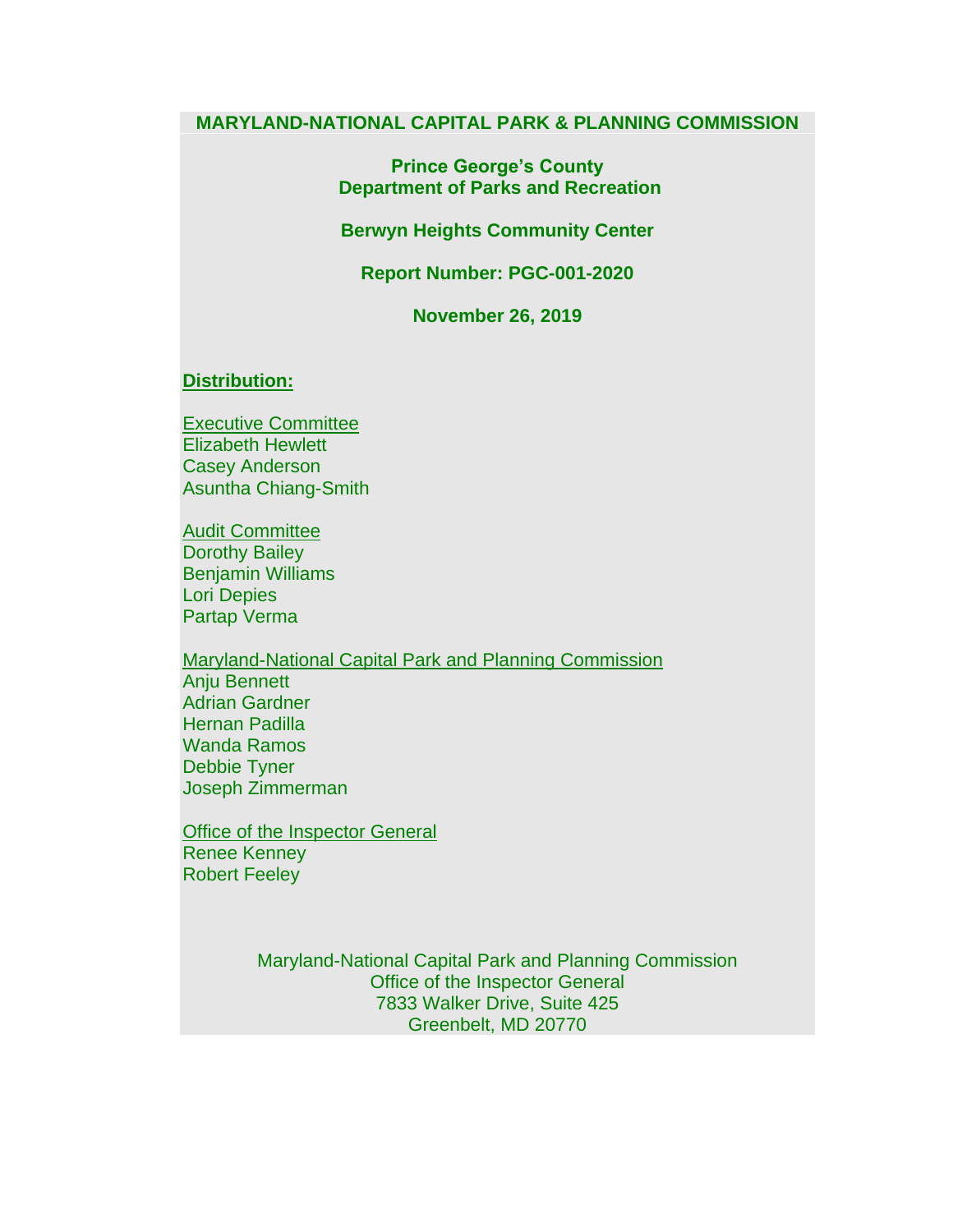# **Prince George's County Department of Parks and Recreation Berwyn Heights Community Center**

Table of Contents

# **I. EXECUTIVE SUMMARY**

# **II. DETAILED COMMENTARY AND RECOMMENDATIONS**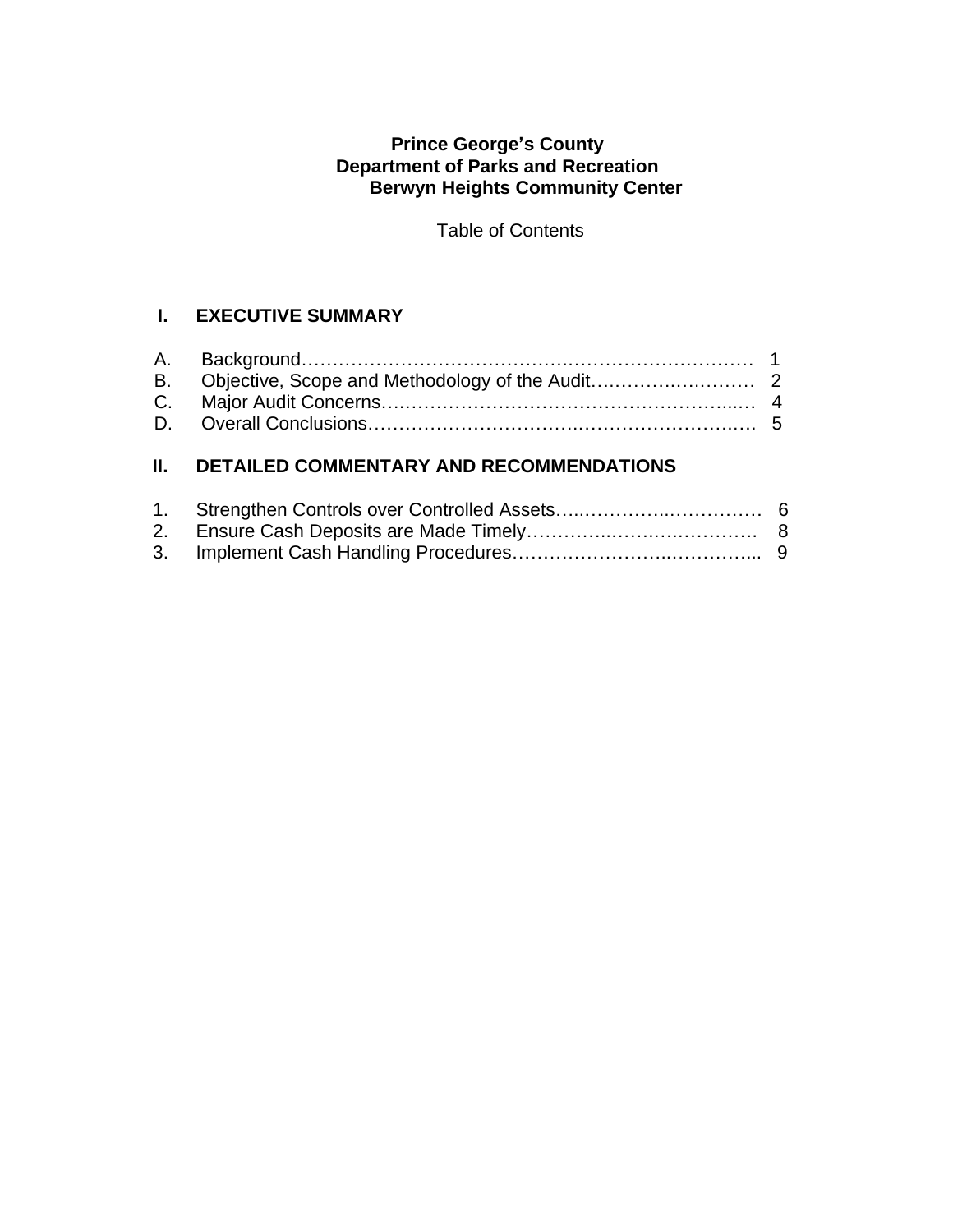# **I. EXECUTIVE SUMMARY**

# **A. Background**

The Maryland-National Capital Park and Planning Commission (M-NCPPC) is a bicounty agency serving Montgomery and Prince George's Counties in Maryland. The Prince George's County Department of Parks and Recreation (DPR) provides quality recreation programs, facilities and services for residents and visitors.

The audit focused on the Berwyn Heights Community Center (Center) located at 6200 Pontiac Street in Berwyn Heights, MD and is attached to the Berwyn Heights Elementary School. The Center offers several amenities, including a fitness room, gym, athletic field and tennis court. The Center also offers Xtreme Teens and senior programs.

The Center Manager, who has overall responsibility for the Center, reports to the Regional Manager, Program Superintendent and Acting Division Chief of the Northern Area Operations, under the direction of the Acting Deputy Director of Area Operations and Acting Director of Prince George's County Department of Parks and Recreation.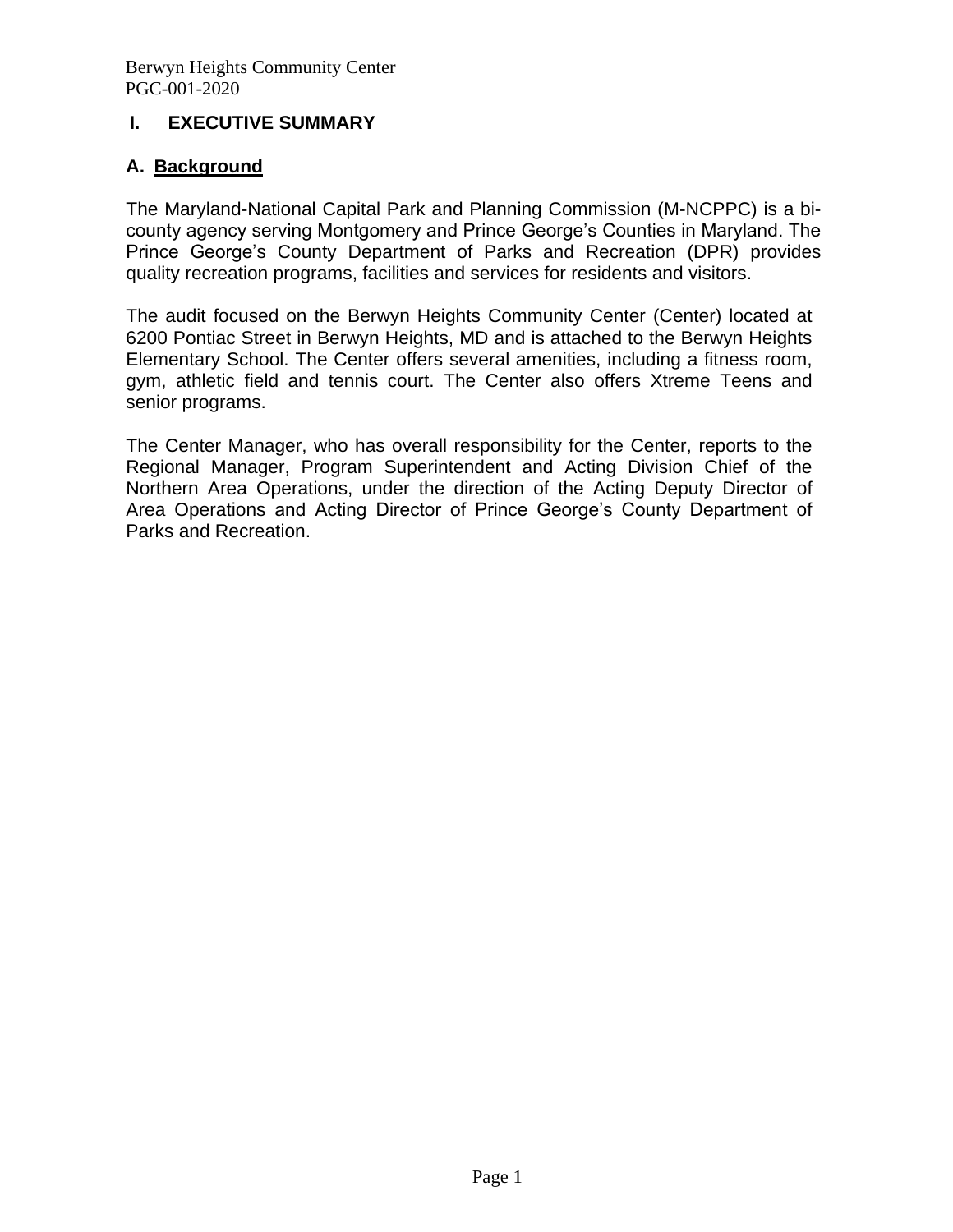# **B. Objective, Scope and Methodology of the Audit**

### **Objective**

The purpose of the audit was to identify opportunities to strengthen internal controls, improve operational efficiencies and help ensure compliance with Commission policies and procedures.

In addition, the audit scope was designed to identify possible fraud, waste or abuse within the process(es) being audited.

### **Scope**

The scope of the audit included, but was not limited to, the following audit procedures:

- Reviewed applicable Commission practices and procedures;
- Interviewed staff to obtain an understanding of operational procedures;
- Performed surprise cash counts of the change fund and petty cash fund;
- Reviewed petty cash reimbursements for appropriate approval and supporting documentation;
- Reviewed cash receipts for accurate and timely bank deposits;
- Reviewed the fixed asset report and verified completion of annual inventories;
- Reviewed controlled asset listing, recent asset purchases and conducted examination of assets to determine accuracy of inventory listing;
- Reviewed rental contracts in the PARKS DIRECT/Rec Trac system to reconcile system data with supporting documentation retained onsite at the center;
- Verified all drivers of Commission vehicles met risk management requirements;
- Reviewed time keeping and payroll procedures, including paper timecards; and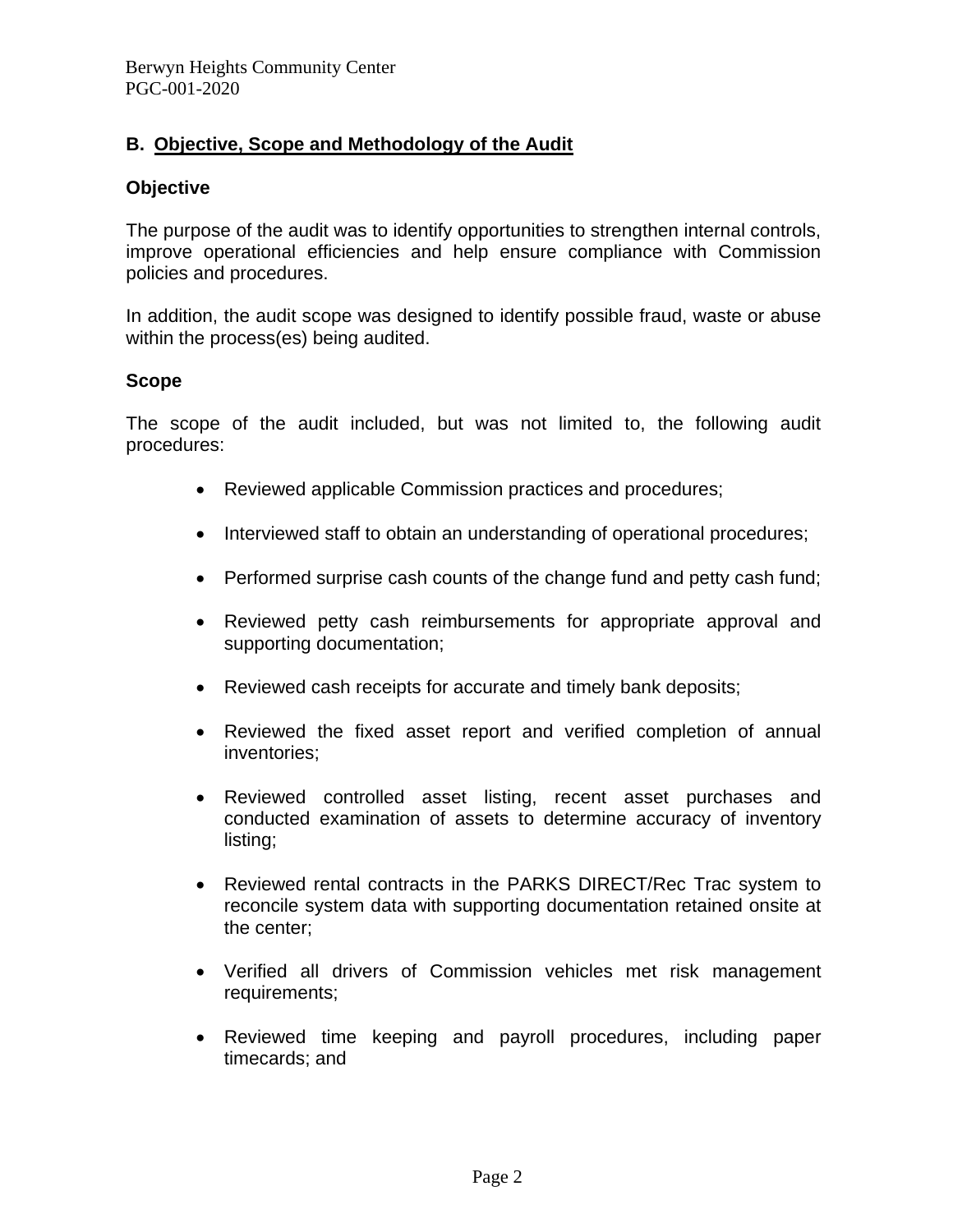Berwyn Heights Community Center PGC-001-2020

> • Reviewed quarterly account receivables for any outstanding payment balances.

The audit covered the period from January 1, 2018 through September 30, 2019.

### **Methodology of the Audit**

Inquiry, observation, data analysis, and tests of transactions were performed to complete the audit objectives.

The audit was conducted in accordance with the *U.S. Generally Accepted Government Auditing Standards*. Those standards require that we plan and perform the audit to obtain sufficient, appropriate evidence to provide a reasonable basis for the findings and conclusions based on the established audit objectives. We believe that the evidence obtained provides a reasonable basis for our findings and conclusions based on our audit objectives.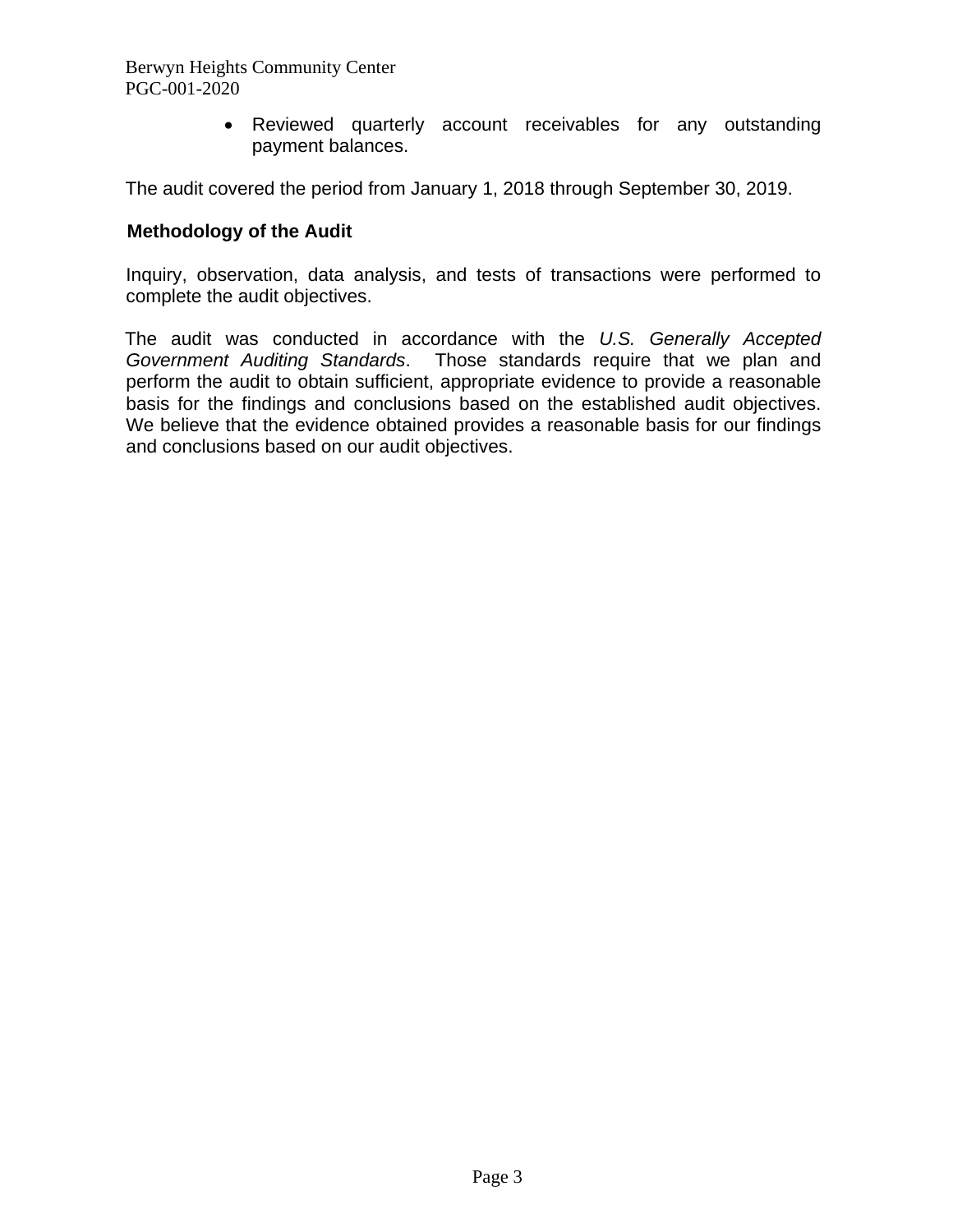Berwyn Heights Community Center PGC-001-2020

# **C. Major Audit Concerns**

The results of our evaluation and testing procedures indicated no major audit concerns.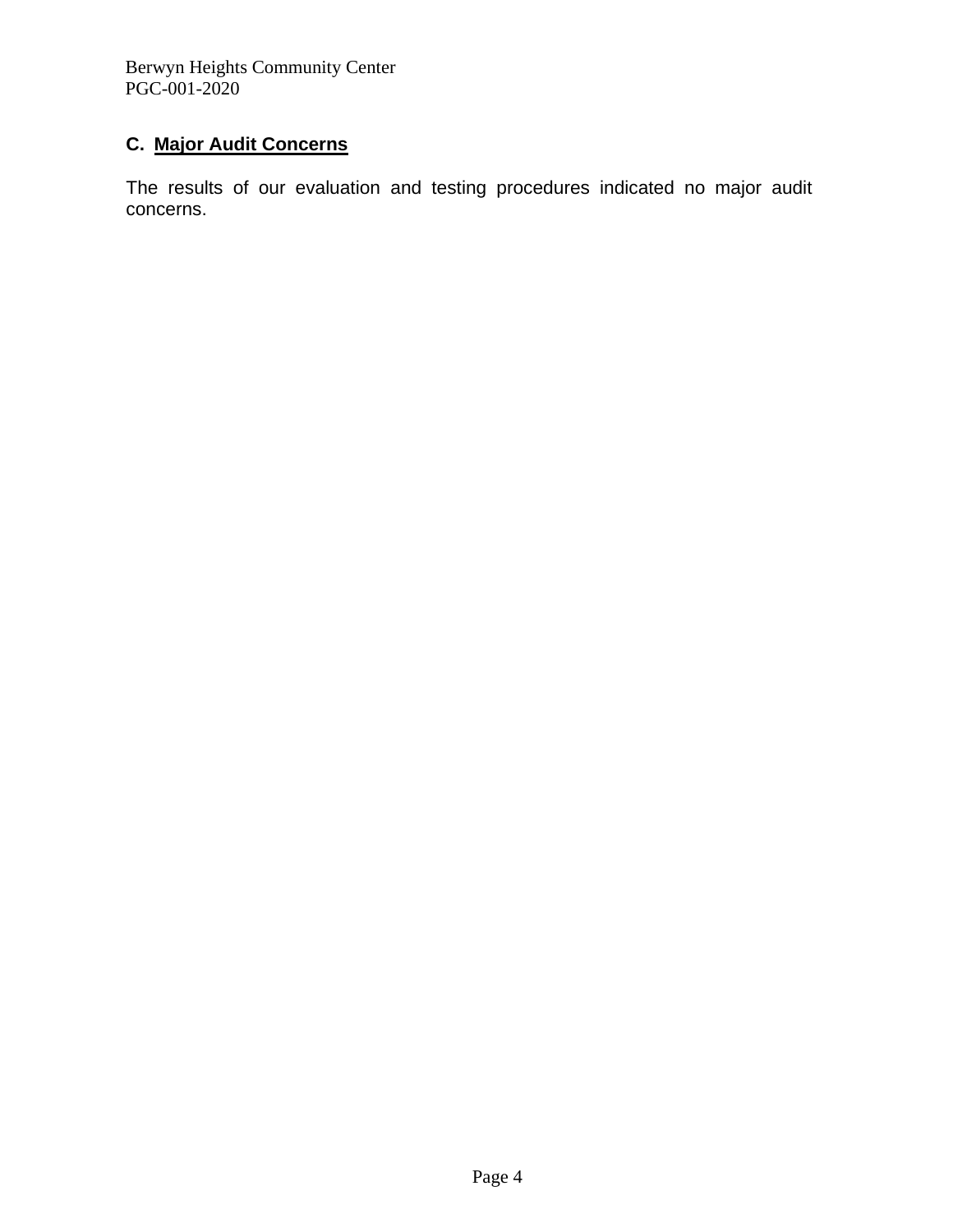# **D. Overall Conclusions**

The results of our evaluation and testing procedures indicate deficiencies in the design or operation of internal controls as noted in this report.

We believe all weaknesses identified and communicated are correctable and that management's responses to all recommendations satisfactorily address the concerns. It is the responsibility of management to weigh possible additional costs of implementing our recommendations in terms of benefits to be derived and the relative risks involved.

We wish to express our appreciation to the Prince George's County Department of Parks and Recreation, Northern Area Operations Regional Office and Berwyn Heights Community Center's management and staff for their cooperation and courtesies extended during the course of our review.

Robert Leeley

Robert Feeley, MBA, CFE, CAA, CGFM, CICA Assistant Inspector General

Bence MKenney

Renee M. Kenney, CPA, CIG, CIA, CISA, Inspector General

November 26, 2019

| GUILIUSIUII DEIIIIIIUIIS                |                                                                                                                                                                                                                                                                                                                                                                                |  |  |  |  |
|-----------------------------------------|--------------------------------------------------------------------------------------------------------------------------------------------------------------------------------------------------------------------------------------------------------------------------------------------------------------------------------------------------------------------------------|--|--|--|--|
| Satisfactory                            | No major weaknesses were identified in the design or operation of internal control<br>procedures.                                                                                                                                                                                                                                                                              |  |  |  |  |
| <b>Deficiency</b>                       | A deficiency in the design or operation of an internal control procedure(s) that<br>could adversely affect an operating unit's ability to safeguard assets, comply with<br>laws and regulations, and ensure transactions are properly executed and recorded<br>on a timely basis.                                                                                              |  |  |  |  |
| <b>Significant</b><br><b>Deficiency</b> | A deficiency in the design or operation of an internal control procedure(s) which<br>adversely affects an operating unit's ability to safeguard assets, comply with laws<br>and regulations, and ensure transactions are properly executed and reported.<br>This deficiency is less severe than a material weakness, yet important enough to<br>merit attention by management. |  |  |  |  |
| <b>Material</b><br>Weakness             | A deficiency in the design or operation of an internal control procedure(s) which<br>may result in a material misstatement of the Commission's financial statements or<br>material impact to the Commission.                                                                                                                                                                   |  |  |  |  |

**Conclusion Definitions**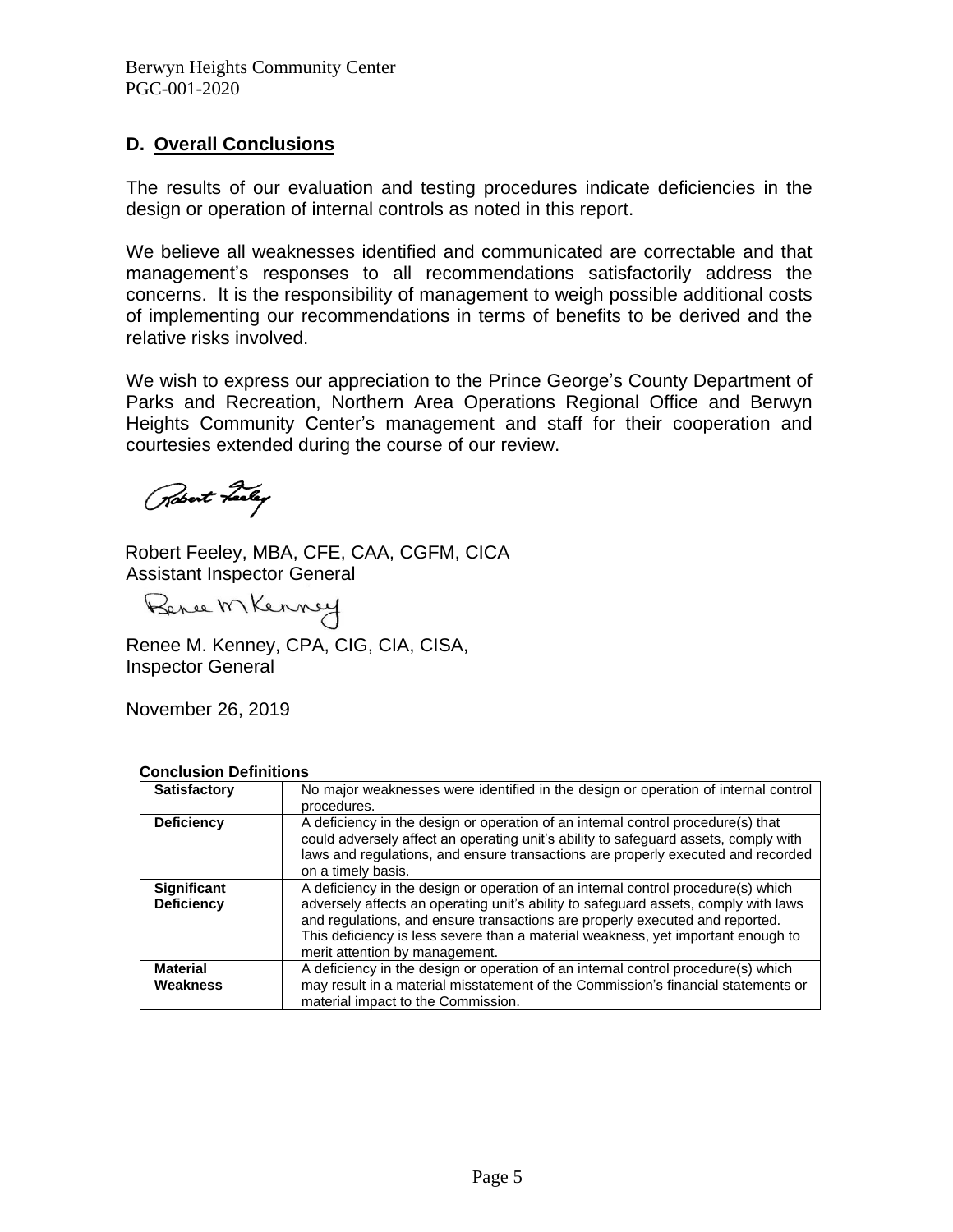## **II. DETAILED COMMENTARY AND RECOMMENDATIONS**

### **1. Strengthen Controls over Controlled Assets**

**Issue:** Our audit testing of the controlled asset listing, provided by the Center's Manager, disclosed the following discrepancies:

- An ab curl machine and fifteen new tables were not assigned an asset number (e.g. tag) and were not on the controlled asset listing.
- A Magnavox television had a secured asset tag, but the television was not on the controlled asset listing.
- Eight assets had an assigned asset number on the controlled asset listing, however, the tags were not on the item or in a separate tracking document.
	- o recumbent bike
	- o upright bike
	- o chest press machine
	- o lateral row combo machine
	- o leg curl machine
	- o free weight leg press machine
	- o pulley dual adjustable machine
	- o torso rotation machine

The Center Manager told the OIG that a controlled asset inventory had recently been completed but was unable to provide any documentation (e.g. signed, dated inventory sheets/reports) evidencing the inventory. It is also reasonable to assume, if a comprehensive controlled asset inventory had been completed, the discrepancies identified above would have been detected.

Finally, neither the Center Manager nor the Acting Division Chief could provide documented controlled asset procedures for the Northern Area Operations.

**Criteria/Risk:** The Commission's Administrative Procedures No. 04-01*, Fixed Assets Procedure Manual*, refer to controlled assets as personal property items whose purchase price is less than the capitalization price of \$10,000 but due to their sensitive, portable, theft prone nature, they are important to control. The Administrative Procedures require the development and maintenance of an inventory system for controlled assets at the local departmental level.

Failure to appropriately monitor and track controlled assets could lead to fraud, waste and abuse (i.e., theft, personal use, loss and unauthorized disposal of Commission assets.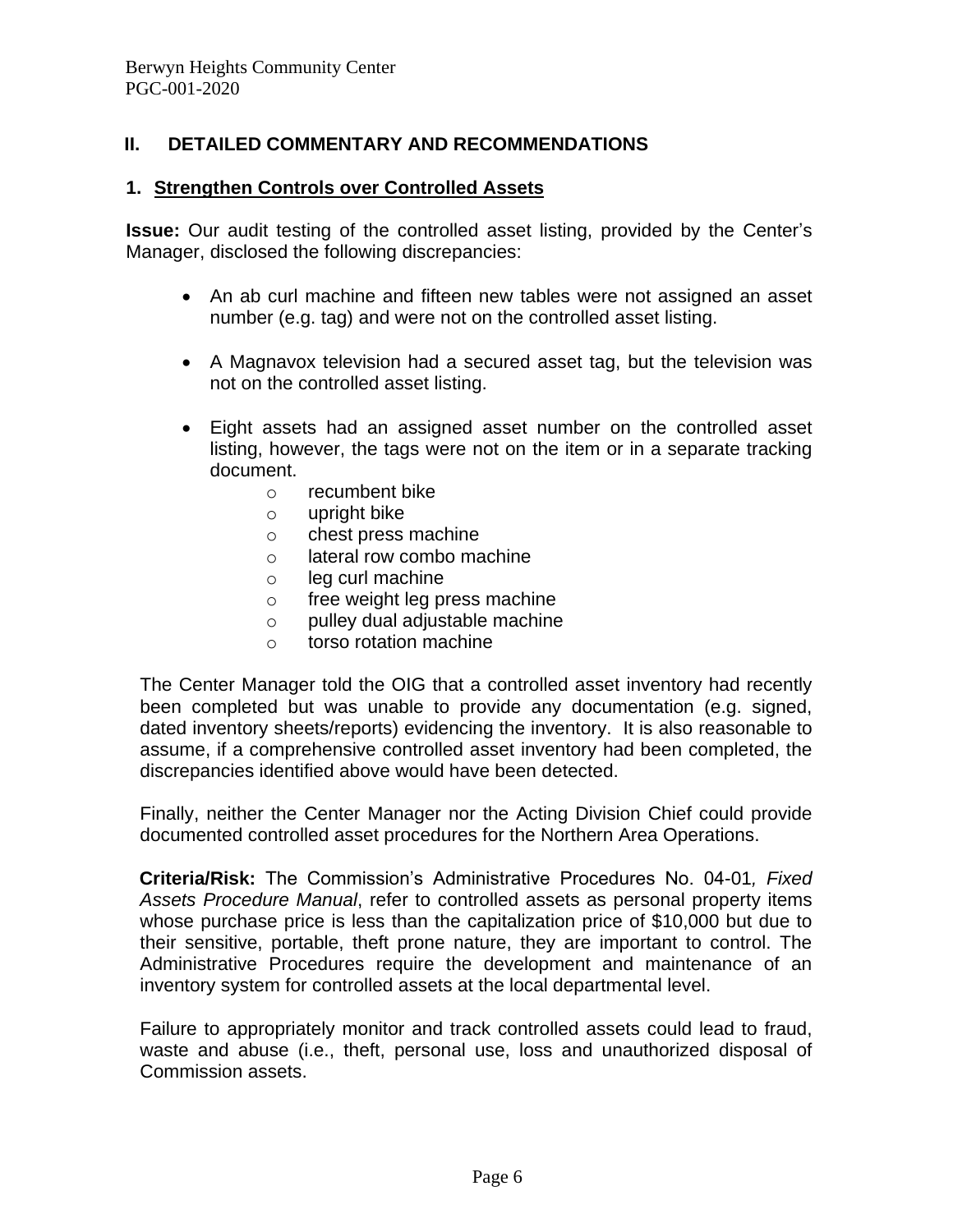Berwyn Heights Community Center PGC-001-2020

**Recommendation:** Management should strengthen procedures to ensure all controlled assets are identified, tracked and monitored. The procedures should include the completion and promulgation of internal procedures for the administration of controlled assets.

**Risk:** High1

**Management Response:** Northern Area Management has updated and implemented appropriate control assets procedures effective on 10/21/19. The procedures were shared with the OIG. Training meetings with individual Regional staff are being scheduled.

Ab Curl Machine and 30 new tables have had asset stickers added to each of them as of 10/25/2019.

The Magnavox television is being housed in the shed out back of the building to be used for STEAM related projects and classes. Form 164 was sent on 10/3/2019 to be added to the listing.

Copy of the asset numbers were affixed to the eight (8) identified assets as of 10/3/2019.

**Expected Completion Date**: Completed

**Follow-Up Date:** February 2020

 $1$  The recommendation was classified as high risk as administration of controlled assets is a repeat audit finding within the Department of Parks and Recreation.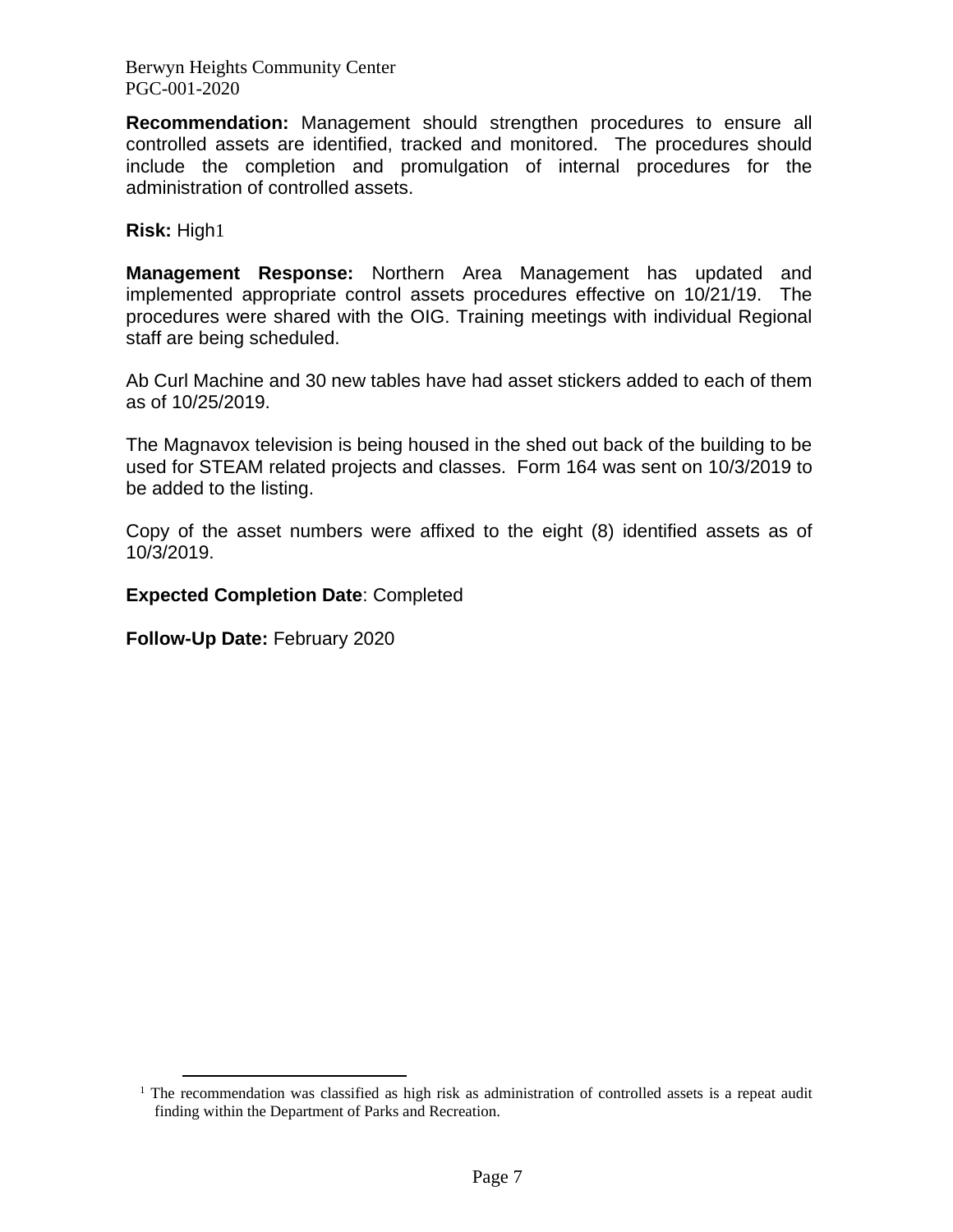## **2. Ensure Cash Deposits are Made Timely**

**Issue:** During the course of our audit, we reviewed six months (January – June 2019) of bank deposit records. We identified five instances where deposits were not made on a weekly basis as required. None of the deposits exceeded

| <b>Dates</b>        | <b>Elapsed Days</b> | <b>Deposit</b><br><b>Amount</b> |
|---------------------|---------------------|---------------------------------|
| $3/9/19 - 3/18/19$  | 10                  |                                 |
| $3/23/19 - 4/2/19$  | 11                  |                                 |
| $4/13/19 - 4/24/19$ | 11                  |                                 |
| $5/25/19 - 6/3/19$  | 12                  |                                 |
| $6/8/19 - 6/16/19$  |                     |                                 |

### **Periods when Deposits were not made**

**Criteria/Risk:** Commission Administrative Procedure 01-01, *Cash Receipts and Related Cash Transactions states* "Bank deposits will be made whenever cash on hand exceeds \$1,000 or once per week, whichever comes first".

Delays in posting revenue may adversely affect the Commission's interest earning potential and increases the Commission's susceptibility to fraud, waste and abuse of these cash funds.

**Recommendation:** We recommend Department of Parks and Recreation management take necessary steps to ensure cash deposits are made timely in accordance with Commission Administrative Procedure 01-01.

**Issue Risk:** Medium

**Management Response:** Bank deposits will be made in a timely fashion and follow the criteria set forth of whenever cash on hand exceeds \$1,000 or once per week, whichever comes first. The Regional Manager will keep a log of when petty cash reimbursements are completed and follow up, if needed, when one is due. Reminders will be placed in outlook and in the event that the Facility Director is on leave and cannot make the deposit. Another career staff will be identified as the designee to make the deposit in his/her absence.

### **Expected Completion Date:** Completed

### **Follow-Up Date:** February 2020